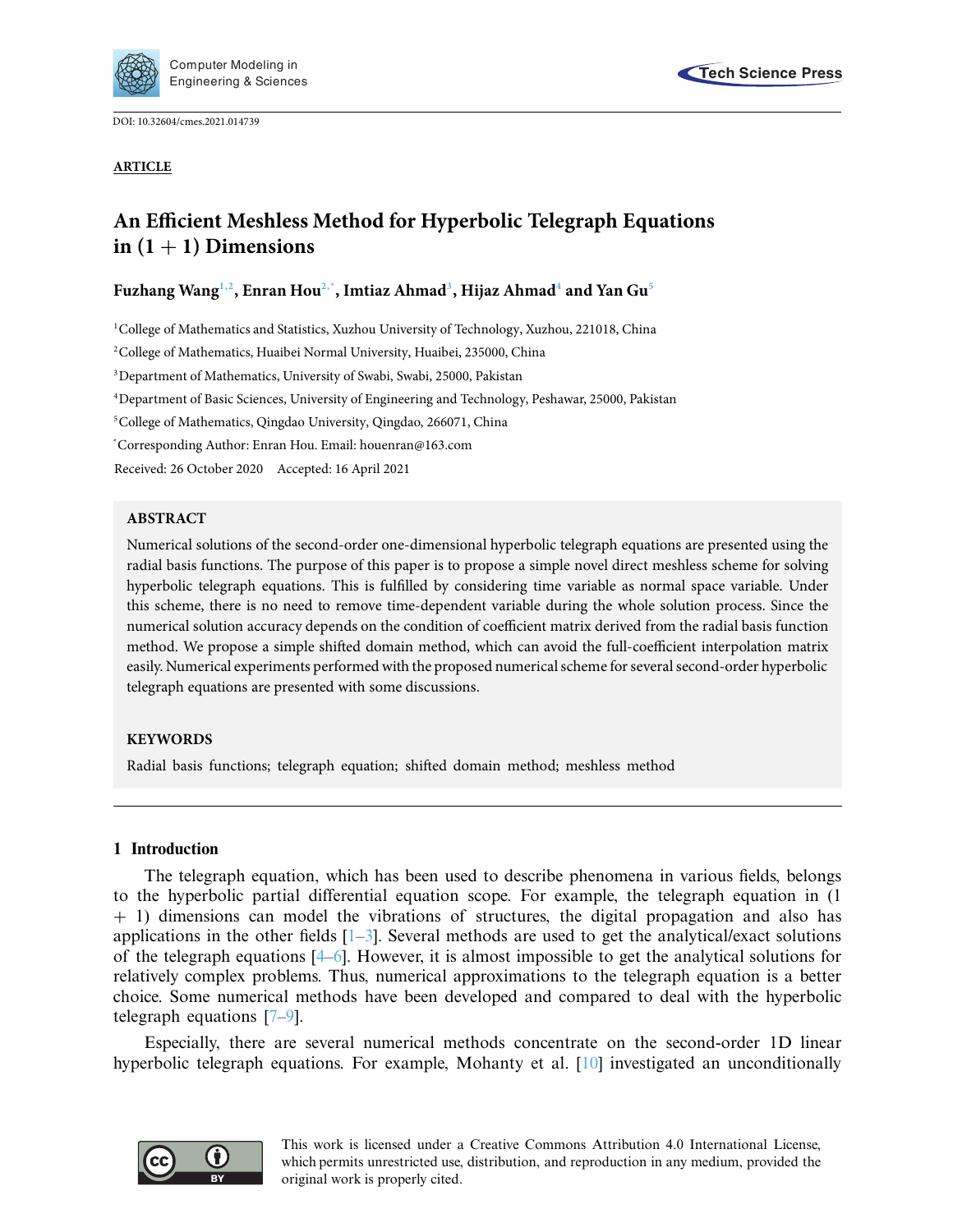stable schemes for solving the hyperbolic equations. Based on the finite difference approximation, Dehghan et al. [\[11](#page-9-7)[–13\]](#page-10-0) presented several methods to simulate the linear hyperbolic telegraph equations. Lakestani et al. [\[14\]](#page-10-1) used interpolating scaling function technique to solve the 1D hyperbolic telegraph equation. The boundary integral equation accompanied with the dual reciprocity method is used to solve the hyperbolic telegraph equations by Dehghan et al. [\[15\]](#page-10-2). Pekmen and Tezer-Sezgin et al. [\[16\]](#page-10-3) and Jiwari et al. [\[17](#page-10-4)] applied the differential quadrature method for the approximate solution of hyperbolic telegraph equations in one-and two space-dimensions. Zerarka et al. [\[18\]](#page-10-5) considered the 2D generalized differential quadrature method for solving the hyperbolic telegraph equation later. The homotopy analysis method [\[19](#page-10-6)] is used to obtain the approximate analytical solution solutions of the second-order 1D linear hyperbolic telegraph equations. A pseudospectral method is proposed by Elgindy [\[20](#page-10-7)] for the second-order 1D hyperbolic telegraph equations. The B-spline collocation method is improved by Mittal et al. [\[21\]](#page-10-8) to get the numerical solutions of the second order 1D hyperbolic telegraph equations. These numerical techniques are based on two-level difference or integral approximations.

Based on the above-mentioned investigations, we propose a direct meshless scheme with onelevel approximation for the second-order 1D linear hyperbolic telegraph equations. This is fulfilled by considering time variable as normal space variable. There is no need to remove time-dependent variable during the whole solution process. Under this scheme, we can solve the hyperbolic telegraph equations in a direct way. The rest paper is organized as follows. The formulation of the direct radial basis function is briefly introduced with the methodology for the hyperbolic telegraph equations in Section 2. To cope with the full coefficient matrix derived from the radial basis function method, we propose a simple shifted domain method in Section 3. Section 4 presented some numerical examples to validate the applicability of the proposed direct meshless scheme. Finally, some conclusions are given in Section 5.

## **2 The Direct Radial Basis Function**

The general mathematical formulation of second-order linear hyperbolic telegraph equation in  $(1 + 1)$  dimensions is

$$
\mathcal{L}u = \frac{\partial^2 u}{\partial t^2} + 2\alpha \frac{\partial u}{\partial t} + \beta^2 u - \delta \frac{\partial^2 u}{\partial x^2} = f(x, t), \ 0 < x < L, t > 0 \tag{1}
$$

<span id="page-1-0"></span>in terms with the initial condition

$$
u(x,0) = g_1(x), \quad u_t(x,0) = g_2(x), \tag{2}
$$

<span id="page-1-1"></span>and boundary conditions

$$
u(x,t) = h(t), \quad t > 0.
$$
 (3)

Here, the coefficient  $\alpha$ ,  $\beta$  and  $\delta$  are non-negative constant,  $f(x, t)$  is the non-homogeneous/ source term,  $g_1(x)$ ,  $g_2(x)$ , and  $h(t)$  are prescribed functions. We aim to seek for the solution of unknown function  $u(x, t)$ .

Almost all numerical techniques for Eqs.  $(1)$ – $(3)$  are based on the two-level approximations, most of which are based on the finite difference approximations. Here, we propose a direct collocation scheme by using radial basis function (RBF) under Euclidean space.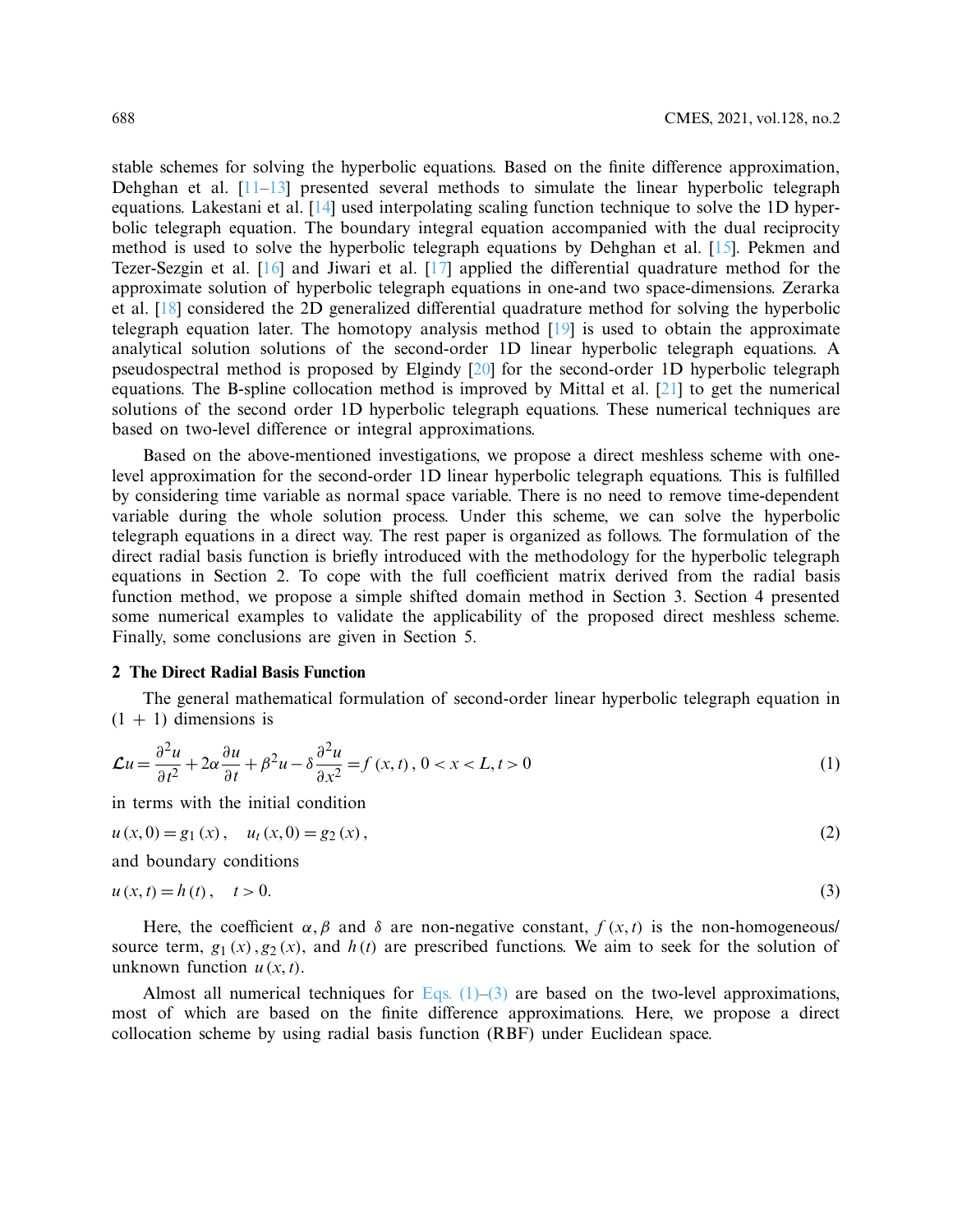#### *2.1 Direct Radial Basis Function*

As is known to all, the traditional RBF methods are mostly used to solve 2D or higher dimensional problems. However, there is only one space variable x for Eqs.  $(1)$ – $(3)$ , we propose a simple direct radial basis function (DRBF) by combining the space variable  $x$  and time variable *t* as a point  $(x, t)$  for  $(1 + 1)$  dimensional problems. More specifically, the interval  $[0, L]$  is evenly divided into segments firstly  $0 = x_0 < x_1 < \ldots < x_n = L$  with corresponding finess  $h = L/n$ . The time variable is evenly chosen from the given initial time  $t_0 = 0$  to a prescribed final time  $t_n = T$  by insert some time points  $t_1, t_2, \ldots, t_{n-1}$  with time-step  $\Delta t = T/n$ . The corresponding configuration of the space-time coordinate is shown in [Fig. 1,](#page-2-0) where  $\frac{1}{2}$  stands for the value of space coordinate/variable x,  $\prime\prime$  represents the value of time coordinate/variable t and  $\prime \times'$  stands for the point  $(x, t)$ . Then the DRBF is

$$
\psi(r_j) = \sqrt{1 + \varepsilon^2 (x - x_j)^2 + \varepsilon^2 (t - t_j)^2}.
$$
\n(4)

The  $r_j = \sqrt{(x - x_j)^2 + (t - t_j)^2}$  can be considered as a time-space distance between points  $(x, t)$ and  $(x_j, t_j)$ . Also, this DRBF is another form of multiquadric radial basis function. One can get the other types of radial basis functions in the DRBF form with little modification.



<span id="page-2-0"></span>**Figure 1:** Configuration of the space-time coordinate

Actually, there is another definition of not *radial* nonmetric space-time radial basis functions with non-geometrical relationship between the space and the time. More details can be found in [\[22](#page-10-9)[–24\]](#page-10-10).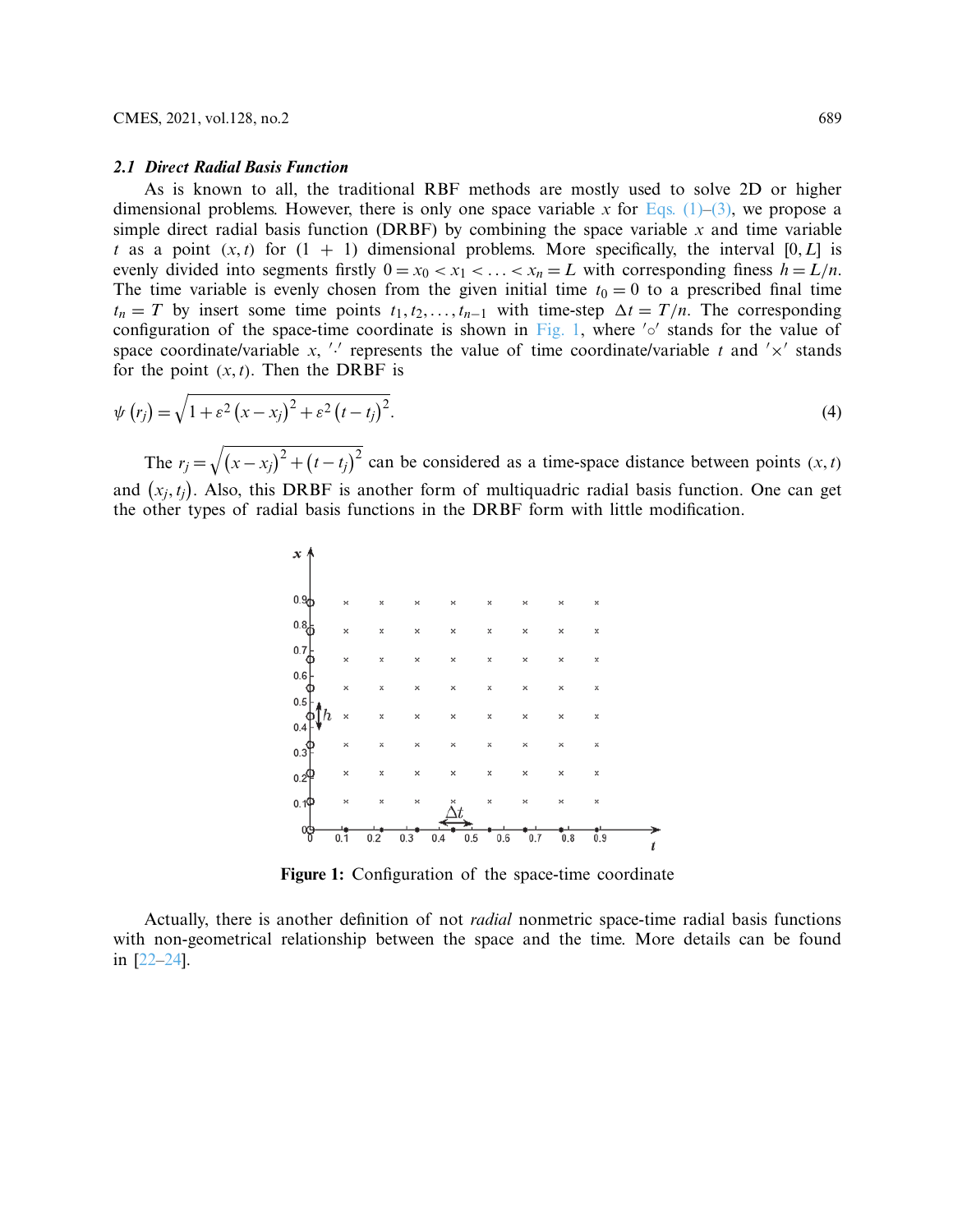#### *2.2 Methodology for Hyperbolic Telegraph Equations*

According to the definition of DRBF, the above-mentioned Eqs.  $(1)$ – $(3)$  can be solved directly in a one level approximation. More specifically, the numerical solution of a function  $u(x, t)$  can be obtained from the following approximation

$$
\overline{u}(\cdot) \approx \sum_{j=1}^{n} \lambda_j \psi_j(\cdot).
$$
 (5)

We should seek for the unknown coefficients  $\lambda_i$  ( $j = 1, 2, ..., n$ ).

<span id="page-3-1"></span><span id="page-3-0"></span>The interpolation scheme upon which the Eqs.  $(1)$ – $(3)$  collocation is based is as below:

$$
\mathcal{L} \ \bar{u}(x_i, t_i) = f(x_i, t_i), \quad (x_i, t_i) \in (0, 1) \times (0, T), \tag{6}
$$

$$
\overline{u}(x_i,0) = g_1(x_i), \quad x_i \in [0,1], \tag{7}
$$

$$
\frac{\partial \overline{u}(x_i,0)}{\partial t} = g_2(x_i), \quad x_i \in [0,1], \tag{8}
$$

$$
\overline{u}(x_i, t_i) = h(t_i), \quad (x_i, t_i) \in \{0, 1\} \times [0, T). \tag{9}
$$

with

$$
\mathcal{L}\overline{u} = \sum_{j=1}^{N} \lambda_j \mathcal{L}\psi_j = \sum_{j=1}^{N} \lambda_j \left( \frac{\partial^2 \psi_j}{\partial t^2} + 2\alpha \frac{\partial \psi_j}{\partial t} + \beta^2 \psi_j - \delta \frac{\partial^2 \psi_j}{\partial x^2} \right).
$$
(10)

Here, we use  $N_I$  to denote domain point number,  $N_I$  is the point number on boundary  $t = 0$ and  $N_2$  is the point number on boundary  $x = 0$  and  $x = 1$  with  $2N_1 + N_2 = N_B$  denotes the boundary point number. Eqs.  $(6)$ – $(9)$  have the matrix form as

$$
A\lambda = b,\tag{11}
$$

where **A** is a  $N \times N$  known square matrix and **b** is a  $N \times 1$  vectors. This can be directly solved by the backslash computation in MATLAB codes.

## **3 The Shifted Domain Method**

It should be noted that for a relatively large physical domain (with large *L* or *T*), more collocation numbers are needed to ensure accuracy. For the problems considered in this paper, collocation methods will lead to a full coefficient matrix of linear algebraic equations. This has effect on the numerical solution accuracy. We propose a simple shifted domain method (SDM), which can deal with this problem easily.

The procedure of the SDM is shown by the above-mentioned physical domain  $\Omega_1 = [0, 1] \times$  $[0, T)$ , which is also considered as the standard scope. For a larger domain  $[0, 1] \times [0, 2T)$  with a larger time 2*T*, we can first consider the half domain  $\Omega_1$ , the other half domain  $\Omega_2 = [0, 1] \times$ [*T*, 2*T*) is considered as the shifted domain of  $\Omega_1$ . We can get the numerical solutions on  $\Omega_1$ and  $\Omega_2$ , respectively. [Fig. 2](#page-4-0) presents the configuration of the shifted domain in the horizontal direction, where  $t = T$  is considered as an artificial boundary. The corresponding solution in the shifted domain  $\Omega_2$  can be get from the following equations:

<span id="page-3-2"></span>
$$
\mathcal{L}\bar{u}(x_i, t_i) = f(x_i, t_i), \quad (x_i, t_i) \in (0, 1) \times (T, 2T), \tag{12}
$$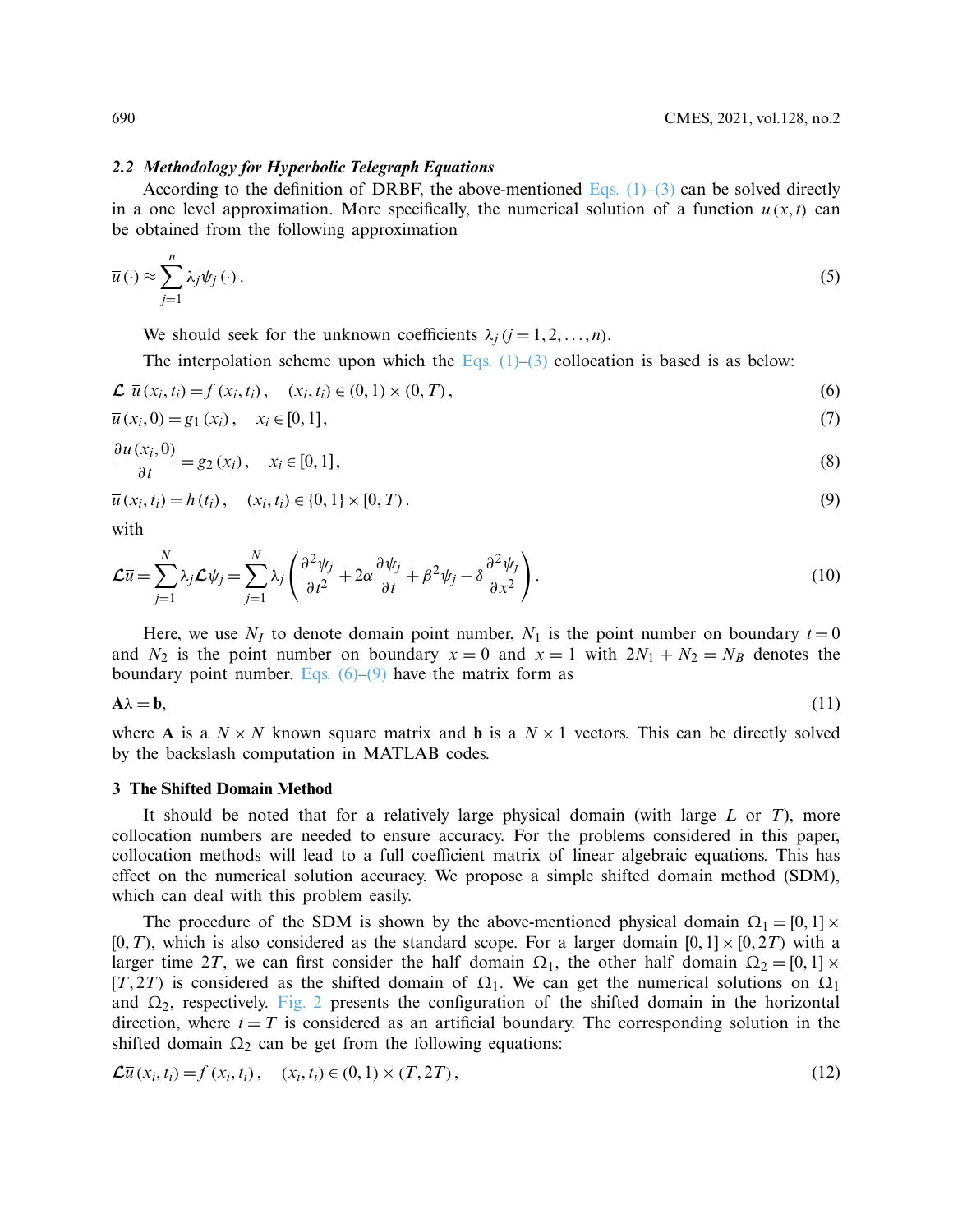$\overline{u}(x_i, 0) = g_1(x_i), \quad x_i \in [0, 1],$ (13)

$$
\frac{\partial \overline{u}(x_i,0)}{\partial t} = g_2(x_i), \quad x_i \in [0,1], \tag{14}
$$

 $\overline{u}(x_i, t_i) = h(t_i), \quad (x_i, t_i) \in \{0, 1\} \times [T, 2T).$ (15)



<span id="page-4-0"></span>**Figure 2:** Configuration of the shifted domain in the horizontal direction

This procedure is same as presented in the above-mentioned physical domain  $\Omega_1 = [0, 1] \times$  $[0, T)$ . Eqs.  $(12)$ – $(15)$ , which can be directly solved by the backslash computation in MATLAB codes, have the matrix form as

$$
\dot{\mathbf{A}}\dot{\lambda} = \dot{\mathbf{b}}.\tag{16}
$$

where **A** is a  $N \times N$  known square matrix and **b** is a  $N \times 1$  vectors.

For the other cases, the configuration of the shifted domain in the horizontal direction  $[0, 2] \times$ [0,*T*) and both directions  $[0, 2] \times [0, 2T)$  (with four sub-domains  $\Omega_1$ ,  $\Omega_2$ ,  $\Omega_3$ ,  $\Omega_4$ ) are shown in [Figs. 3](#page-5-0) and [4,](#page-5-1) respectively.

## **4 Numerical Experiments**

In this section, three examples are considered to validate the DRBF. For fair comparison with the other numerical methods, we use the maximum absolute error (MAE), absolute error and root mean square error (RMSE). The RMSE is defined as [\[25](#page-10-11)[,26\]](#page-10-12)

RMSE = 
$$
\sqrt{\frac{1}{N_t - 1} \sum_{j=1}^{N_t} |u(x_j, t_j) - \overline{u}(x_j, t_j)|^2}
$$
 (17)

where  $u(x_j, t_j)$  is the analytical solution at test points  $(x_j, t_j)$ ,  $j = 1, 2, ..., N_t$  and  $\overline{u}(x_j, t_j)$  is the numerical solutions at the test points  $(x_j, t_j)$ ,  $j = 1, 2, ..., N_t$ . *N<sub>t</sub>* is the number of test points on

<span id="page-4-1"></span>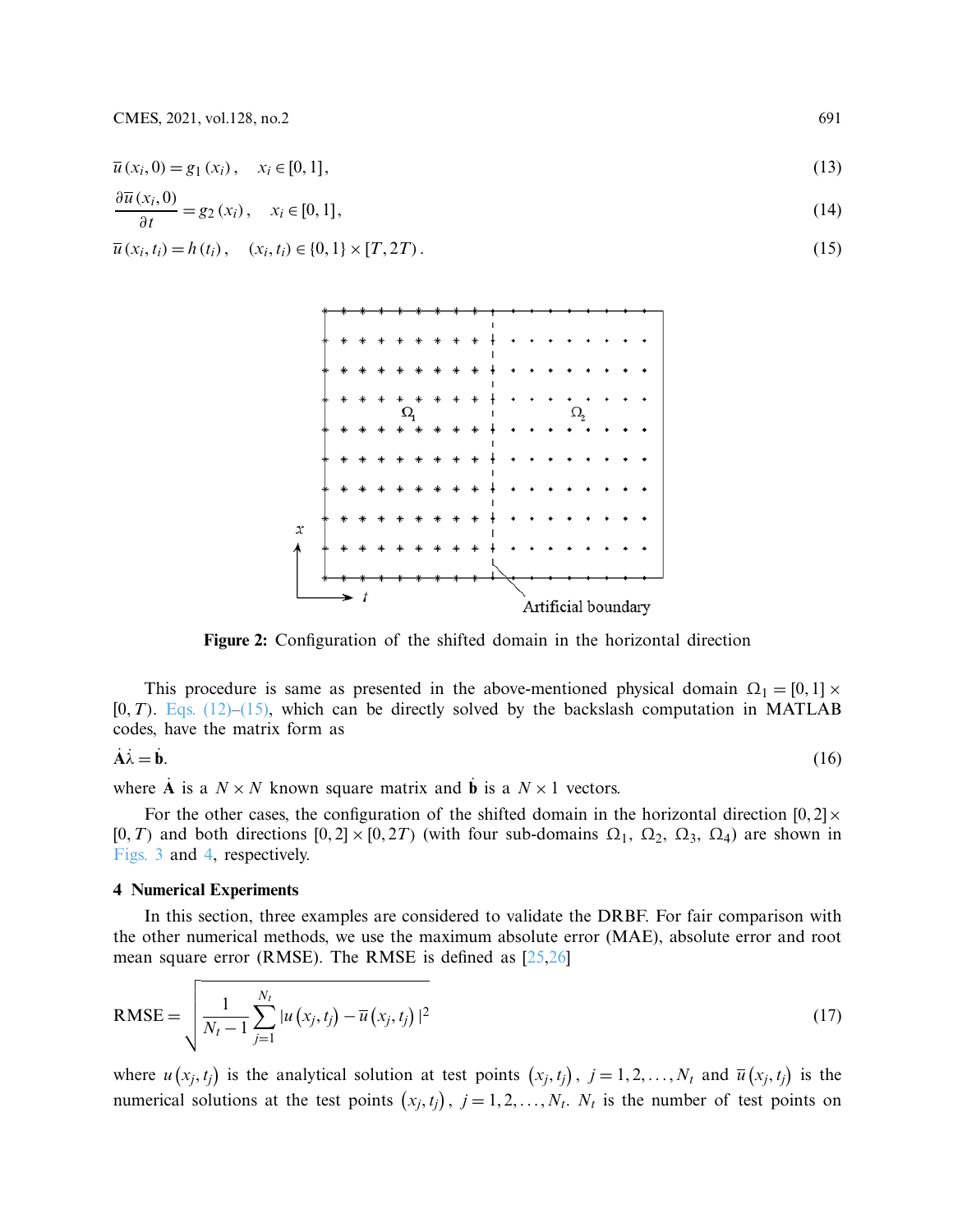the physical domain. Since the parameter  $\varepsilon$  in the DRBF method is non-sensitive, we fix parameter  $\varepsilon$  for all the following cases. The optimal choice of DRBF parameter is similar with the other radial basis functions. For more details about this topic, one can be found in [\[27](#page-10-13)[,28\]](#page-10-14) and references therein.



**Figure 3:** Configuration of the shifted domain in the vertical direction

<span id="page-5-0"></span>

<span id="page-5-1"></span>**Figure 4:** Configuration of the shifted domain in both directions

#### *4.1 Example 1*

In order to investigate the DRBF method with the shifted domain method, we consider the hyperbolic telegraph  $Eq. (1)$  with the initial conditions

 $u(x,0) = \sin x, \quad 0 \le x \le \pi$ , (18)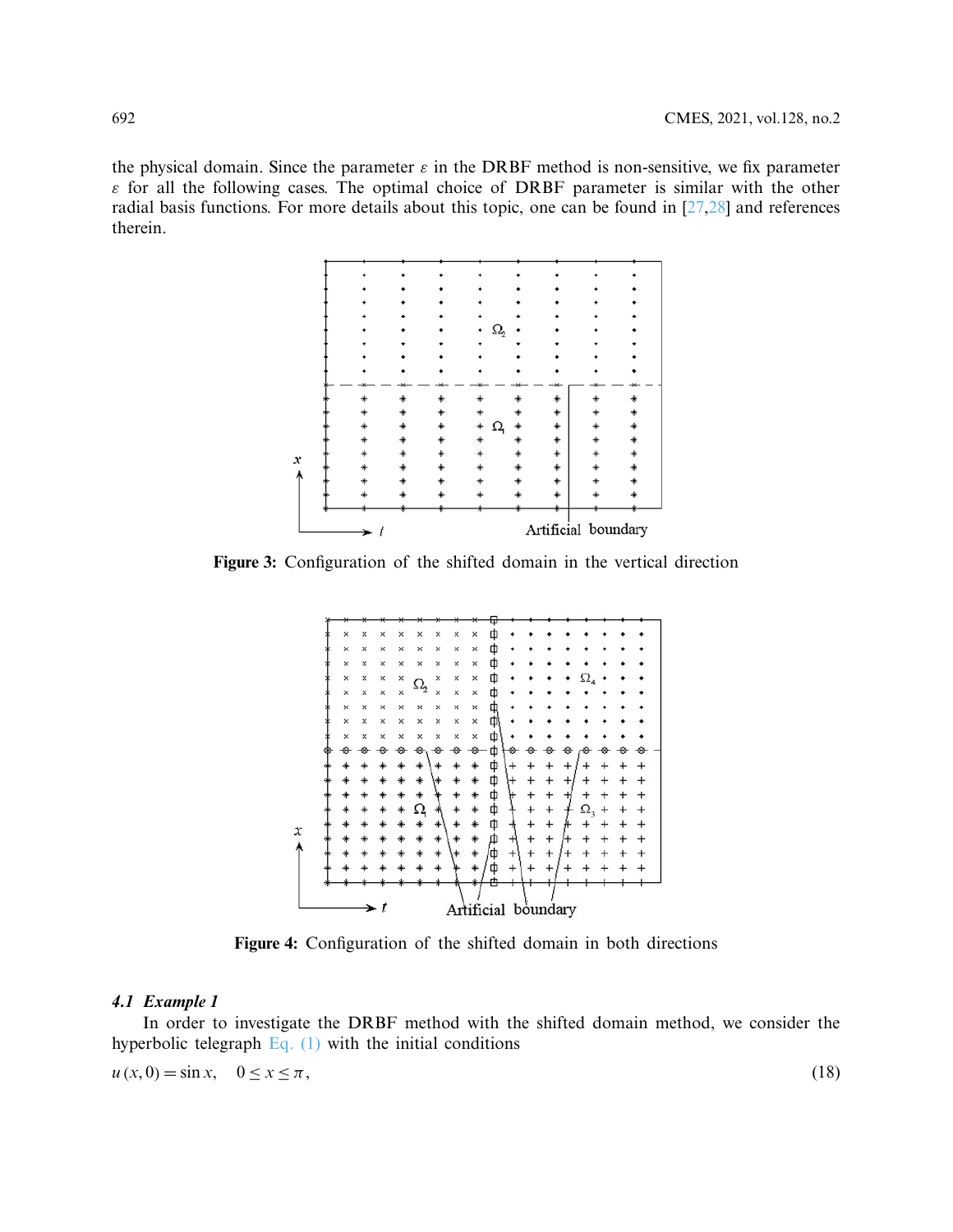$$
u_t(x,0) = -\sin x, \quad 0 \le x \le \pi,
$$
\n(19)

and boundary condition

$$
u(0,t) = u(\pi, t) = 0, \quad 0 \le t < 1.
$$
\n(20)

The corresponding coefficients are  $\alpha = 4$ ,  $\beta = 2$  with analytical/exact solution  $u(x,t) = e^{-t} \sin x.$  (21)

The source term is

$$
f(x,t) = \left(2 - 2\alpha + \beta^2\right)e^{-t}\sin x.
$$
\n<sup>(22)</sup>

In this example, the physical domain  $\Omega = [0, \pi] \times [0, 1]$  is divided into three sub-domains, i.e.,  $\Omega_1 = \left[0, \frac{\pi}{3}\right] \times [0, 1]$  with shifted domains  $\Omega_2 = \left[\frac{\pi}{3}, \frac{2\pi}{3}\right] \times [0, 1]$  and  $\Omega_3 = \left[\frac{2\pi}{3}, \pi\right] \times [0, 1]$ . It should be noted that the physical domain division is non-unique. For fixed fineness  $h = \frac{1}{15}$  and time step  $\Delta t = \frac{1}{15}$ , we compare the DRBF results with the other numerical methods, detailed results with root mean square errors are listed in [Tab. 1.](#page-6-0) We note that our time step  $\Delta t = \frac{1}{15}$ , which leads to less computations, is larger than the one  $\Delta t = 0.0001$  in [\[21](#page-10-8)[,29](#page-10-15)[,30\]](#page-10-16) and  $\Delta t = 0.01$  in [\[15](#page-10-2)]. Meanwhile, the fineness  $h = \frac{1}{15}$  is also larger than the reference cases. However, the root mean square errors of DRBF is smaller than the other methods, i.e., the DRBF is more accurate. We note that the DRBF method without the shifted domain method for this case performs not well.

| Methods        | Time | <b>RMSE</b>  | $CPU \ time(s)$ |
|----------------|------|--------------|-----------------|
| <b>DRBF</b>    | 0.5  | $4.86E - 07$ | 0.76            |
| <b>DRBF</b>    | 1.0  | $6.60E - 07$ | 0.80            |
| Reference [21] | 0.5  | $2.33E - 06$ | 3.04            |
| Reference [21] | 1.0  | $4.37E - 06$ | 4.89            |
| Reference [29] | 0.5  | $8.75E - 06$ | 2.52            |
| Reference [29] | 1.0  | $5.07E - 06$ | 3.63            |
| Reference [30] | 0.5  | $7.95E - 05$ | 5.00            |
| Reference [30] | 1.0  | $1.46E - 04$ | 12.00           |

<span id="page-6-0"></span>**Table 1:** The root mean square errors (RMSE) of numerical methods for Example 1

For different mesh sizes  $H = 1/h$ , [Fig. 5](#page-7-0) illustrates the root mean square error curve for Example 1 at time  $T = 1$ . It is seen that the DRBF solutions consistently converge very quickly. The convergence rate is high before reaching the minimum relative error value. It should be noted that the CPU time is 0.27 for mesh size  $H = 1/4$  and 1.92 for mesh size  $H = 1/30$ .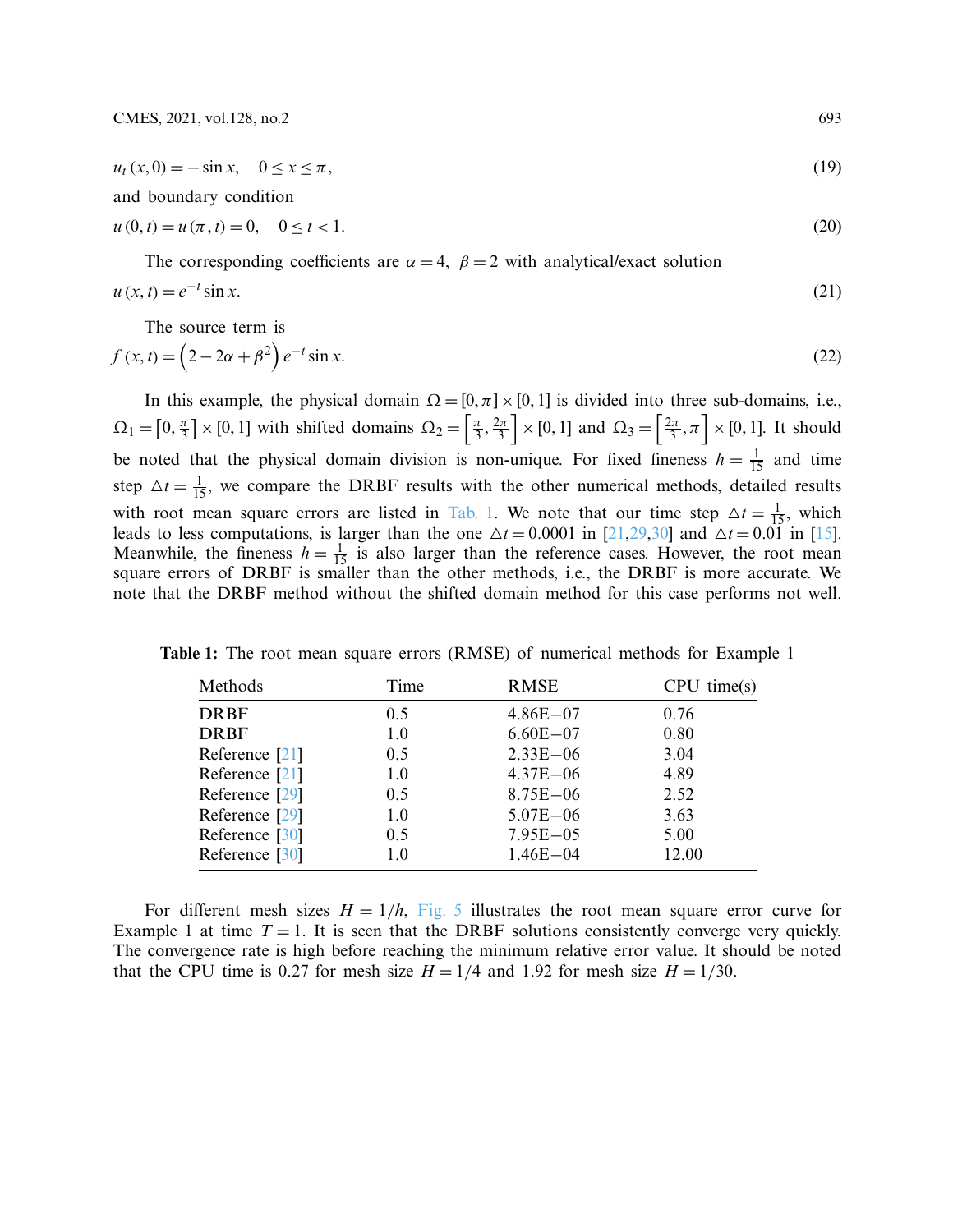

<span id="page-7-0"></span>**Figure 5:** Root mean square error curve for example 1 at time  $T = 1$ 

#### *4.2 Example 2*

In order to see the performance of the DRBF with different coefficients, we consider the hyperbolic telegraph  $Eq. (1)$  with the corresponding initial conditions

| (23) |
|------|
|      |

$$
u_t(x,0) = 0, \quad 0 \le x \le \pi,
$$
\n(24)

and boundary condition

$$
u(0, t) = 0, \quad 0 \le t \le 1,\tag{25}
$$

$$
u(2,t) = \sin l \cos t, \quad 0 \le t \le 1. \tag{26}
$$

The corresponding analytical/exact solution

$$
u(x,t) = \sin x \cos t. \tag{27}
$$

with source term

$$
f(x,t) = -2\alpha \sin x \sin t + \beta^2 \sin x \cos t.
$$
 (28)

For fair comparison with the other methods in  $[31-33]$  $[31-33]$ , we consider the maximum absolute errors (MAE) in this example. For space fineness  $h = \frac{1}{15}$  and time step  $\Delta t = \frac{1}{15}$ , numerical results of the DRBF are listed in [Tab. 2](#page-8-0) with different coefficients  $\alpha$  and  $\beta$ . From which we can find that the DRBF results are stable and accurate for different coefficients. For  $\alpha = 10$  and  $\beta = 5$ , the solution accuracy of the DRBF is similar with the other methods. For the larger  $\alpha = 20$  and  $\beta = 10$ , the solution accuracy of the DRBF performs the best.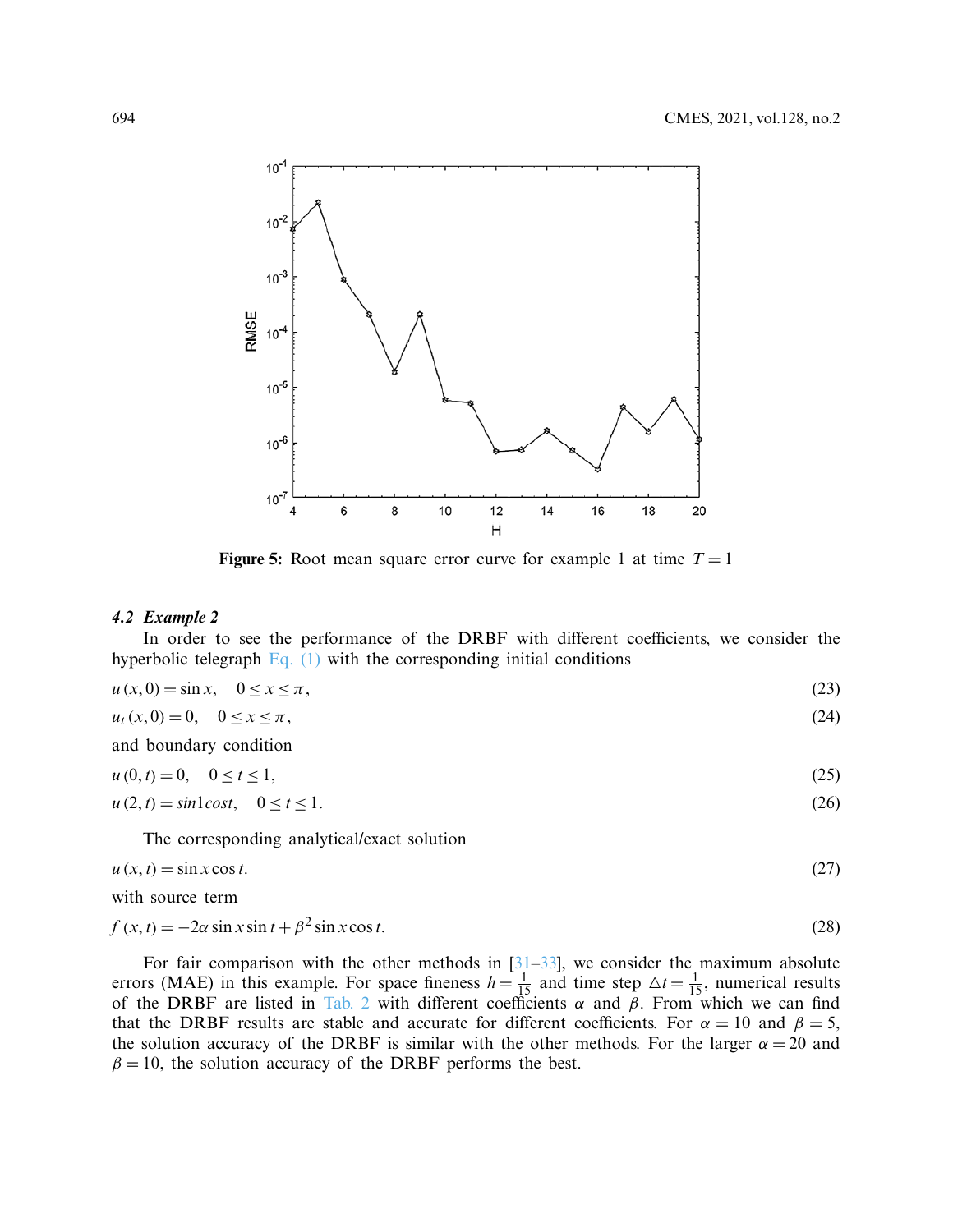| Methods        | $\alpha, \beta$ | <b>MAE</b>   |
|----------------|-----------------|--------------|
| <b>DRBF</b>    | 10,5            | $2.09E - 07$ |
| <b>DRBF</b>    | 20,10           | $5.97E - 09$ |
| Reference [31] | 10,5            | $2.10E - 08$ |
| Reference [31] | 20,10           | $3.70E - 08$ |
| Reference [32] | 10,5            | $3.40E - 07$ |
| Reference [32] | 20,10           | $4.20E - 07$ |
| Reference [33] | 10,5            | $2.00E - 06$ |
| Reference [33] | 20,10           | $2.40E - 06$ |

<span id="page-8-0"></span>**Table 2:** The maximum absolute errors (MAE) of numerical methods for Example 2

In order to see the difference between the exact and DRBF approximate solutions, [Fig. 6](#page-8-1) shows the configuration for the larger coefficients  $\alpha = 20$  and  $\beta = 10$  at time  $T = 0.5$ . From which we can see that the numerical solution coincides with the exact solution very well.



<span id="page-8-1"></span>**Figure 6:** Exact and DRBF approximate solutions for Example 2 at time  $T = 0.5$ 

#### **5 Conclusions**

A new direct meshless scheme is presented for the second-order hyperbolic telegraph equations in  $(1 + 1)$  dimensions. The present numerical procedure, in which the time variable is considered as normal space variable, is based on the time-dependent radial basis function. There is no need to remove time-dependent variable during the whole solution process. Besides, a simple shifted domain method is proposed to cope with the solution accuracy related to the ill-conditioned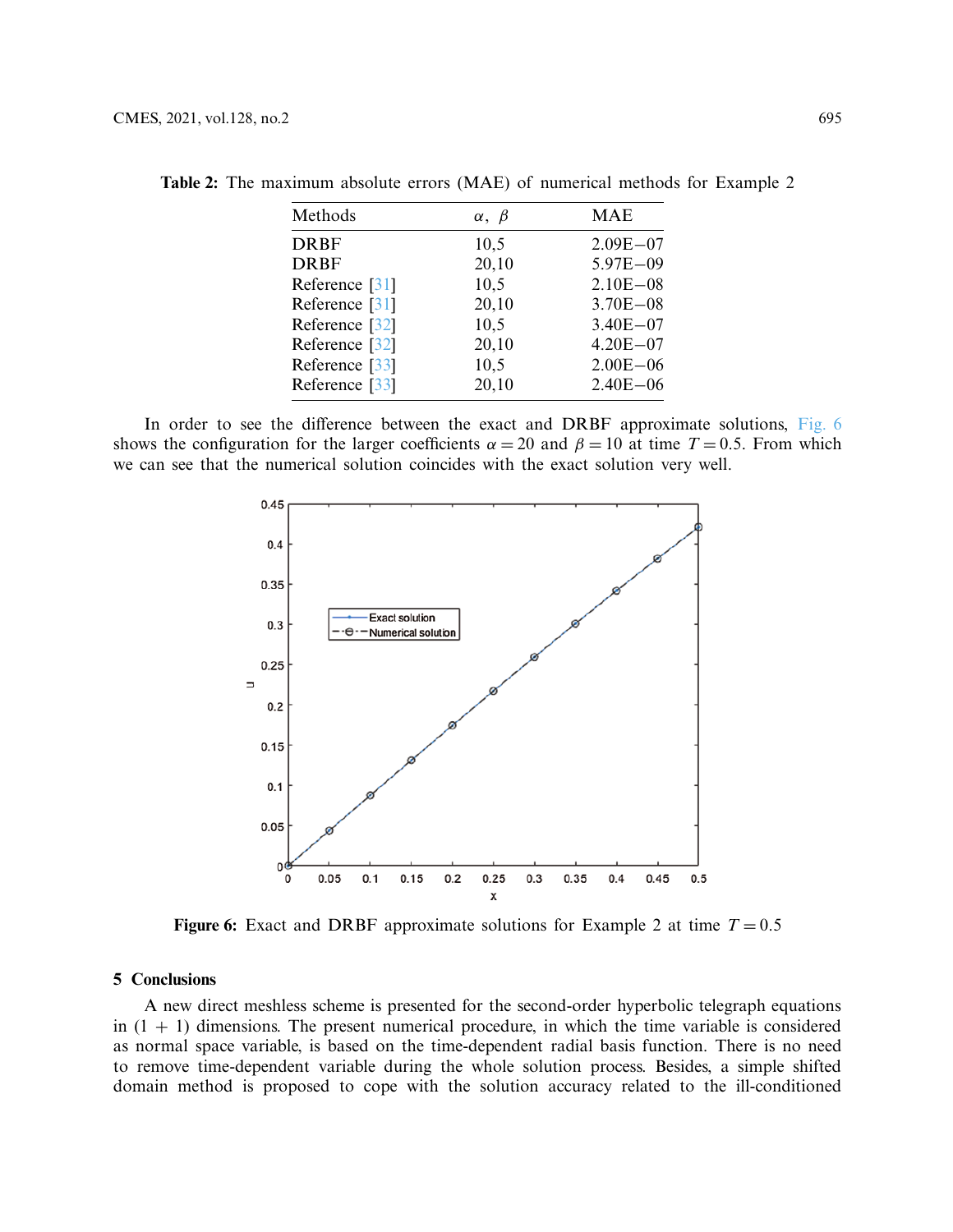coefficient matrix. From the numerical results in Section 4, we find that the proposed meshless method is superior to the other numerical methods. Besides, the direct meshless method can be extended to solve nonlinear problems with Newton iterative method considered. The DRBF with the shifted domain method is promising in dealing with the other types of time-dependent problems, fractional problems [\[34](#page-11-3)[–36\]](#page-11-4) as well as developing a parallel algorithm for large-scale problems.

**Availability of Data and Materials:** The data and material used to support the findings of this study are available from the corresponding author upon request.

**Funding Statement:** The first author is supported by the Natural Science Foundation of Anhui Province (Project No. 1908085QA09) and the University Natural Science Research Project of Anhui Province (Project Nos. KJ2019A0591 & KJ2020B06).

**Conflicts of Interest:** The authors declare that they have no conflicts of interest to report regarding the present study.

## **References**

- <span id="page-9-0"></span>1. Doha, E. H., Hafez, R. M., Youssri, Y. H. (2019). Shifted Jacobi spectral-Galerkin method for solving hyperbolic partial differential equations. *Computers & Mathematics with Applications, 78(3),* 889–904. DOI [10.1016/j.camwa.2019.03.011.](http://dx.doi.org/10.1016/j.camwa.2019.03.011)
- 2. Youssri, Y. H., Hafez, R. M. (2019). Exponential Jacobi spectral method for hyperbolic partial differential equations. *Mathematical Sciences, 13(4),* 347–354. DOI [10.1007/s40096-019-00304-w.](http://dx.doi.org/10.1007/s40096-019-00304-w)
- <span id="page-9-1"></span>3. Yuzba, S., Karacaylr, M. (2018). A Galerkin-type method to solve one-dimensional telegraph equation using collocation points in initial and boundary conditions.*International Journal of ComputationalMethods, 15(5),* 1850031. DOI [10.1142/S0219876218500317.](http://dx.doi.org/10.1142/S0219876218500317)
- <span id="page-9-2"></span>4. Biazar, J., Eslami, M. (2010). Analytic solution for telegraph equation by differential transform method. *Physics Letters A, 374(29),* 2904–2906. DOI [10.1016/j.physleta.2010.05.012.](http://dx.doi.org/10.1016/j.physleta.2010.05.012)
- 5. Soltanalizadeh, B. (2011). Differential transformation method for solving one-space-dimensional telegraph equation. *Computational& AppliedMathematics, 30(3),* 639–653. DOI [10.1590/S1807-03022011000300009.](http://dx.doi.org/10.1590/S1807-03022011000300009)
- <span id="page-9-3"></span>6. Raftari, B., Yildirim, A. (2012). Analytical solution of second-order hyperbolic telegraph equation by variational iteration and homotopy perturbation methods. *Results in Mathematics, 61(1–2),* 13–28. DOI [10.1007/s00025-010-0072-y.](http://dx.doi.org/10.1007/s00025-010-0072-y)
- <span id="page-9-4"></span>7. Yao, H. M. (2011). Reproducing kernel method for the solution of nonlinear hyperbolic telegraph equation with an integral condition. *Numerical Methods for Partial Differential Equations, 27(4),* 867–886. DOI [10.1002/num.20558.](http://dx.doi.org/10.1002/num.20558)
- 8. Yao, H. M., Lin, Y. Z. (2011). New algorithm for solving a nonlinear hyperbolic telegraph equation with an integral condition. *International Journal for Numerical Methods in Biomedical Engineering, 27(10),* 1558– 1568. DOI [10.1002/cnm.1376.](http://dx.doi.org/10.1002/cnm.1376)
- <span id="page-9-5"></span>9. Lin, J., He, Y., Reutskiy, S. Y., Lu, J. (2018). An effective semi-analytical method for solving telegraph equation with variable coefficients. *European Physical Journal Plus, 133(7),* 290. DOI [10.1140/epjp/i2018-12104-1.](http://dx.doi.org/10.1140/epjp/i2018-12104-1)
- <span id="page-9-6"></span>10. Mohanty, R. K., Jain, M. K. (2001). An unconditionally stable alternating direction implicit scheme for the two space dimensional linear hyperbolic equation. *Numerical Methods for Partial Differential Equations, 17(6),* 684–688. DOI [10.1002/num.1034.](http://dx.doi.org/10.1002/num.1034)
- <span id="page-9-7"></span>11. Mohebbi, A., Dehghan, M. (2008). Higher order compact solution of one space-dimensional linear hyperbolic equation. *Numerical Methods for Partial Differential Equations, 24(5),* 1222–1235. DOI [10.1002/num.20313.](http://dx.doi.org/10.1002/num.20313)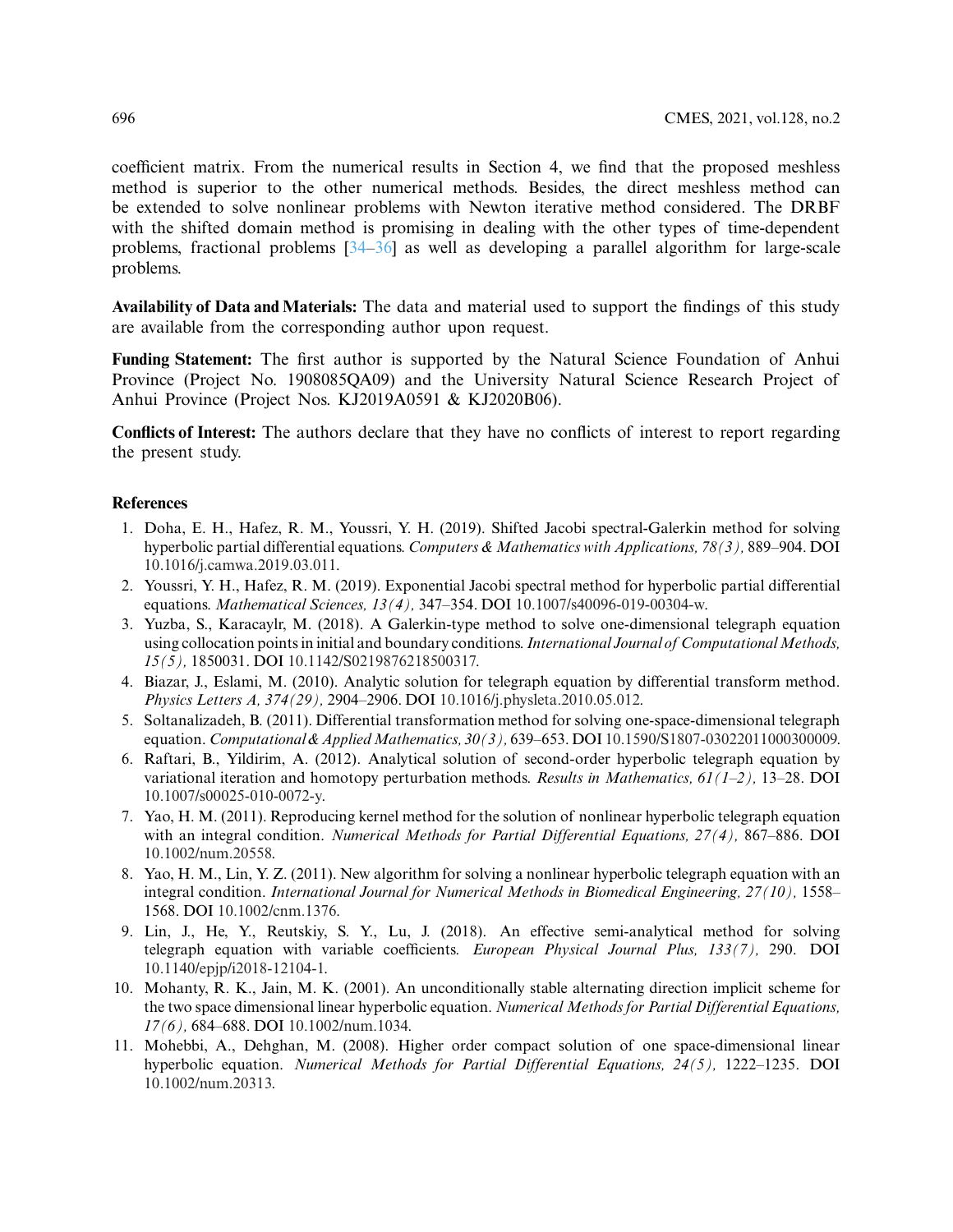- 12. Dehghan, M., Lakestani, M. (2009). The use of Chebyshev cardinal functions for solution of the secondorder one dimensional telegraph equation. *Numerical Methods for Partial Differential Equations, 25(4),* 931–938. DOI [10.1002/num.20382.](http://dx.doi.org/10.1002/num.20382)
- <span id="page-10-0"></span>13. Saadatmandi, A., Dehghan, M. (2010). Numerical solution of hyperbolic telegraph equation using the Chebyshev Tau method. *Numerical Methods for Partial Differential Equations, 26(1),* 239–252. DOI [10.1002/num.20442.](http://dx.doi.org/10.1002/num.20442)
- <span id="page-10-1"></span>14. Lakestani, M., Saray, B. N. (2010). Numerical solution of telegraph equation using interpolating scaling functions. *Computers & Mathematics with Applications, 60(7),* 1964–1972. DOI [10.1016/j.camwa.2010.07.030.](http://dx.doi.org/10.1016/j.camwa.2010.07.030)
- <span id="page-10-2"></span>15. Dehghan, M., Ghesmati, A. (2010). Solution of the second-order one-dimensional hyperbolic telegraph equation by using the dual reciprocity boundary integral equation (DRBIE) method. *Engineering Analysis with Boundary Elements, 34(1),* 51–59. DOI [10.1016/j.enganabound.2009.07.002.](http://dx.doi.org/10.1016/j.enganabound.2009.07.002)
- <span id="page-10-3"></span>16. Pekmen, B., Tezer-Sezgin, M. (2012). Differential quadrature solution of hyperbolic telegraph equation. *Journal of Applied Mathematics, 2012,* 18. DOI [10.1155/2012/924765.](http://dx.doi.org/10.1155/2012/924765)
- <span id="page-10-4"></span>17. Jiwari, R., Pandit, S., Mittal, R. C. (2012). A differential quadrature algorithm for the numerical solution of the second order one dimensional hyperbolic telegraph equation. *International Journal of Nonlinear Science, 13,* 259–266.
- <span id="page-10-5"></span>18. Zerarka, A., Guergueb, S. (2013). Integration of the hyperbolic telegraph equation in (1 + 1) dimensions via the generalized differential quadrature method. *Results in Physics, 3(3),* 20–23. DOI [10.1016/j.rinp.2013.01.004.](http://dx.doi.org/10.1016/j.rinp.2013.01.004)
- <span id="page-10-6"></span>19. Raftari, B., Khosravi, H., Yildirim, A. (2013). Homotopy analysis method for the one-dimensional hyperbolic telegraph equation with initial conditions. *International Journal of Numerical Methods for Heat & Fluid Flow, 23(2),* 355–372. DOI [10.1108/09615531311293515.](http://dx.doi.org/10.1108/09615531311293515)
- <span id="page-10-7"></span>20. Elgindy, K. T. (2016). High-order numerical solution of second-order one-dimensional hyperbolic telegraph equation using a shifted Gegenbauer pseudospectral method. *Numerical Methods for Partial Differential Equations, 32(1),* 307–349. DOI [10.1002/num.21996.](http://dx.doi.org/10.1002/num.21996)
- <span id="page-10-8"></span>21. Mittal, R. C., Bhatia, R. (2013). Numerical solution of second order one dimensional hyperbolic telegraph equation by cubic B-spline collocation method. *Applied Mathematics and Computation, 220(6),* 496–506. DOI [10.1016/j.amc.2013.05.081.](http://dx.doi.org/10.1016/j.amc.2013.05.081)
- <span id="page-10-9"></span>22. Myers, D. E., Iaco, S. D., Posa, D., Cesare, L. D. (2002). Space-time radial basis functions. *Computational & Applied Mathematics, 43,* 539–549. DOI [10.1016/S0898-1221\(01\)00304-2.](http://dx.doi.org/10.1016/S0898-1221(01)00304-2)
- 23. Myers, D. E. (2008). Anisotropic radial basis functions. *International Journal of Pure & Applied Mathematics, 42,* 197–203.
- <span id="page-10-10"></span>24. Parand, K., Rad, J. A. (2013). Kansa method for the solution of a parabolic equation with an unknown space wise-dependent coefficient subject to an extra measurement. *Computer Physics Communications, 184(3),* 582–595. DOI [10.1016/j.cpc.2012.10.012.](http://dx.doi.org/10.1016/j.cpc.2012.10.012)
- <span id="page-10-11"></span>25. Wang, F. Z., Ling, L., Chen, W. (2009). Effective condition number for boundary knot method. *Computers, Materials & Continua, 12,* 57–70. DOI [10.3970/cmc.2009.012.057.](http://dx.doi.org/10.3970/cmc.2009.012.057)
- <span id="page-10-12"></span>26. Wang, F. Z., Chen, W., Ling, L. (2012). Combinations of the method of fundamental solutions for general inverse source identification problems. *Applied Mathematics and Computation, 219(3),* 1173–1182. DOI [10.1016/j.amc.2012.07.027.](http://dx.doi.org/10.1016/j.amc.2012.07.027)
- <span id="page-10-13"></span>27. Fasshauer, G. E., Zhang, J. G. (2007). On choosing optimal shape parameters for RBF approximation. *Numerical Algorithms, 45(1–4),* 345–368. DOI [10.1007/s11075-007-9072-8.](http://dx.doi.org/10.1007/s11075-007-9072-8)
- <span id="page-10-14"></span>28. Chen, W., Hong, Y. X., Lin, J. (2018). The sample solution approach for determination of the optimal shape parameter in the Multiquadric function of the Kansa method. *Computers & Mathematics with Applications, 75(8),* 2942–2954. DOI [10.1016/j.camwa.2018.01.023.](http://dx.doi.org/10.1016/j.camwa.2018.01.023)
- <span id="page-10-15"></span>29. Sharifi, S., Rashidinia, J. (2016). Numerical solution of hyperbolic telegraph equation by cubic B-spline collocation method. *Applied Mathematics and Computation, 281(1),* 28–38. DOI [10.1016/j.amc.2016.01.049.](http://dx.doi.org/10.1016/j.amc.2016.01.049)
- <span id="page-10-16"></span>30. Dehghan, M., Shokri, A. (2008). A numerical method for solving the hyperbolic telegraph equation. *Numerical Methods for Partial Differential Equations, 24(4),* 1080–1093. DOI [10.1002/num.20306.](http://dx.doi.org/10.1002/num.20306)